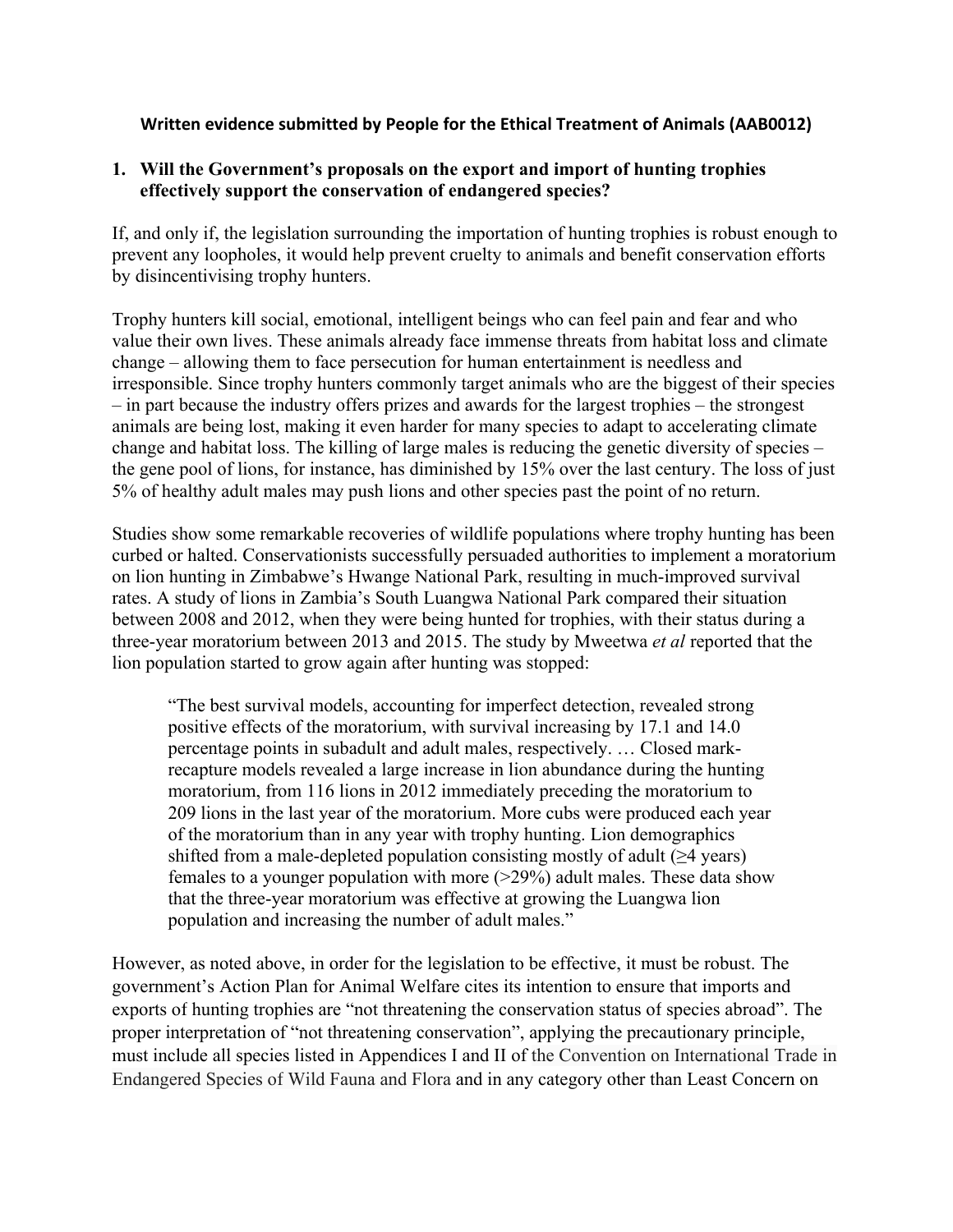the IUCN Red List of Threatened Species (i.e. Near Threatened, Vulnerable, Endangered, Critically Endangered, and Extinct in the Wild).

This qualification is dangerous, however, because it creates a possible loophole for hunters to exploit by claiming an exemption on conservation grounds.

Instead, the forthcoming legislation should ban trophies from all species regularly imported into Britain – without exception.

Trophy hunting and poaching often go hand in hand. Hundreds of rhino horns worth hundreds of millions of pounds are known to have been traded in recent years by wildlife traffickers posing as trophy hunters. With a complete ban on trophy hunting imports, the UK government would also mitigate poaching, but a ban only on animals threatened with extinction may leave open the loophole that currently allows poachers posing as trophy hunters to import the body parts of animals including lions, elephants, and rhinos.

# **2. Should there be different rules for the trade in animal trophies depending on the setting in which the animal was hunted?**

No. The trade in hunting trophies from the animals mentioned above must be banned completely, regardless of whether the animal lived in nature, was bred in captivity, or was involved in canned hunting.

Trophy hunting is always cruel, and the especially barbaric practice of "captive-bred hunting" – breeding animals in captivity and then hunting them, sometimes in enclosures – is a growing part of the industry. Conservationists believe the trade in the bones of captive-hunted lions is fuelling the poaching of wild animals. "Canned hunting" is also big business in Africa, where the private owners of large areas of land allow hunters to kill elephants, lions, leopards, rhinos, giraffes, zebras, hippos, deer, and antelope – for a fee. Because these animals are usually kept in fenced enclosures, they never stand a chance of escaping, fighting back, or surviving. Many endure a prolonged, painful death when they are injured but not killed by hunters.

Free-roaming animals are often lured with bait out of the safety of a national park into the path of an awaiting shooter, possibly leaving behind babies or a family group that relies on them. Hunters covet animals with particular traits that make them more appealing trophies, such as the darkest manes or the biggest horns or tusks. These animals are often key to the survival of their group. *National Geographic* explains that when hunters kill female elephants, it's especially damaging to their herds because "the older females are the repositories of the herd's collective wisdom. The matriarchs are the ones who know where to find water and food". It is not uncommon for hunters and their escorts to encounter sleeping animals, who can be shot at extremely close range.

It is not acceptable to kill any animals for fun – wherever they are hunted – and the UK government must make this clear by banning all trade in hunting trophies from the animals mentioned above. Condoning the industry in any form supports the senseless killing of defenceless animals in a manner that often causes a prolonged and painful death.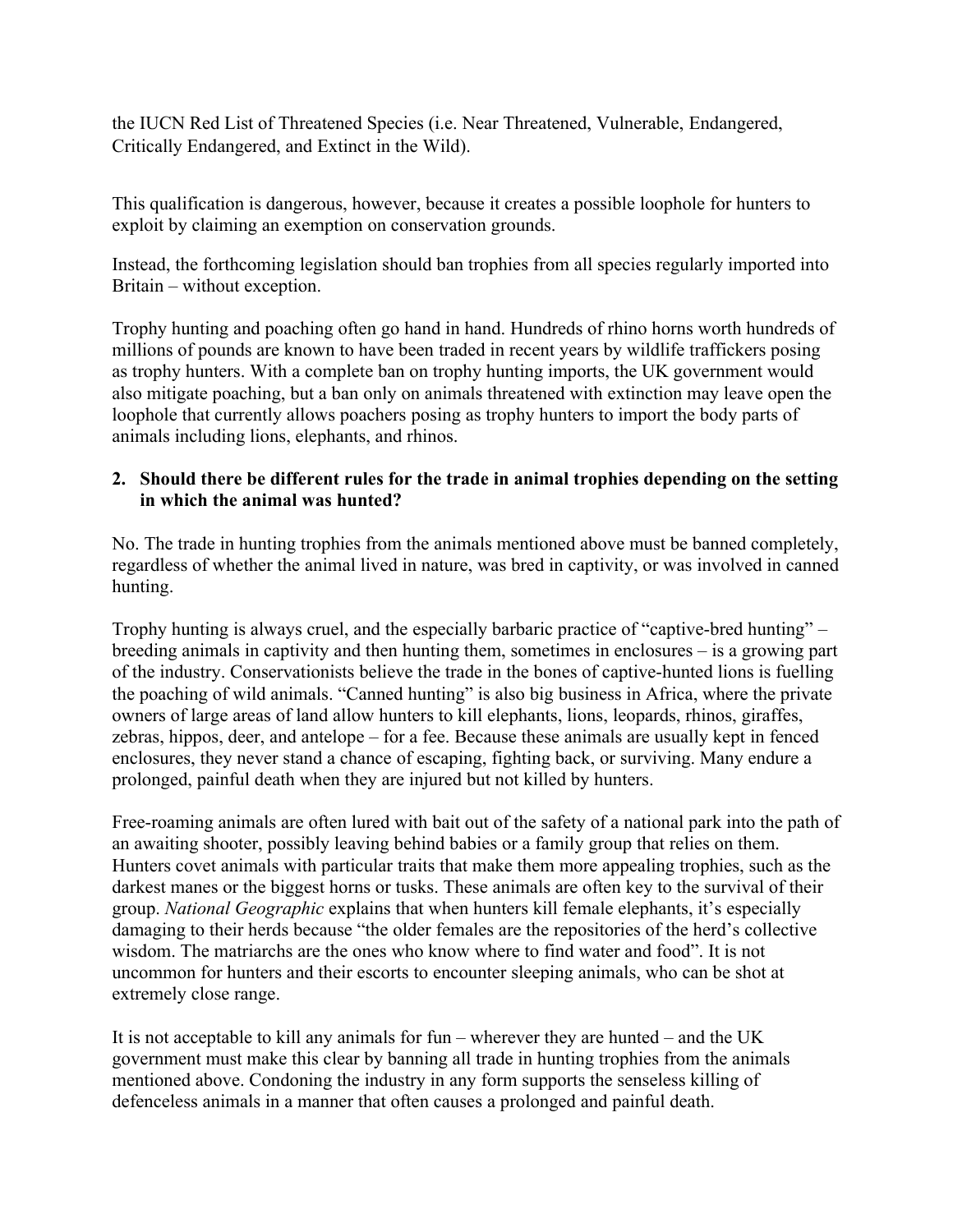- **3. What are the possible unintended consequences of the proposals, for example in relation to animal trophies that pre-date the legislation?**
- **4. How effective are current measures on the trade in trophies of hunting, including how they support conservation?**

Current measures do not do enough to protect animals or conservation efforts. This is clear from the fact that the UK is a significant destination for hunting trophies. Indeed, the number of trophy hunting imports to the country shows no sign of slowing and has risen dramatically in recent years, even though we are all too aware of the unspeakable suffering the activity causes as well as the potential detriment to species' wild populations.

Contrary to industry claims, trophy hunting does little to help fund conservation programmes, since the cost of employing park rangers, maintaining infrastructure, and protecting animals from poachers far exceeds the money raised by trophy hunting, once operating costs and profits have been deducted. By contrast, there is much greater potential to raise funds to support conservation from the photo and eco-tourism industries, which focus on living animals. For example, according to conservationist Dereck Joubert, the value of a dead male lion may be as little as U\$15,000, whereas the animal's value for eco-tourism could be as much as \$2 million over his lifetime. The Sheldrick Wildlife Trust has come to similar conclusions with respect to African elephants, estimating that the eco-tourism value of an elephant over his or her lifetime could be \$1.6 million.

The trophy hunting industry's claims that it benefits local communities have also been discredited: according to the Food and Agriculture Organisation of the United Nations and the International Council for Game and Wildlife Conservation, around 97% of hunting revenues stay within the hunting industry. Very few local people are employed by hunting outfitters, whereas nature tourism is far more likely to offer jobs for locals, as there are more guests and the season is longer – and it can generate 40 times as much revenue as trophy hunting. Indeed, trophy hunting contributes only a tiny fraction of both GDP and even total tourism income in African nations. And in countries with high levels of corruption, such as Zimbabwe, residents of areas where trophy hunting is permitted receive little of the money that the government is supposed to pass on to them.

In fact, trophy hunting is detrimental to the local economy, job creation, and the prospects of people living in areas where it occurs. Kenya banned trophy hunting in 1977, and in 2017, the country's tourism industry – much of it centred on its wildlife – generated a turnover of US\$2.8 billion for 429,500 direct jobs. By contrast, in Tanzania, where trophy hunting is permitted on more than a quarter of the land, it generated US\$30 million in revenue and created 4,300 direct jobs, contributing just 0.22% to the country's GDP. In 2014, Botswana's trophy hunting industry generated less than \$20 million in revenue and created just 1,000 jobs. No more than 15,500 jobs have been created in the whole of Africa by the industry. The main beneficiaries of "trophy fees" are typically officials – some of them corrupt – and overseas companies. Policy-makers, scientists, businesses, and conservation groups should work together to support sustainable economic development that creates prosperity for local communities through preserving natural heritage.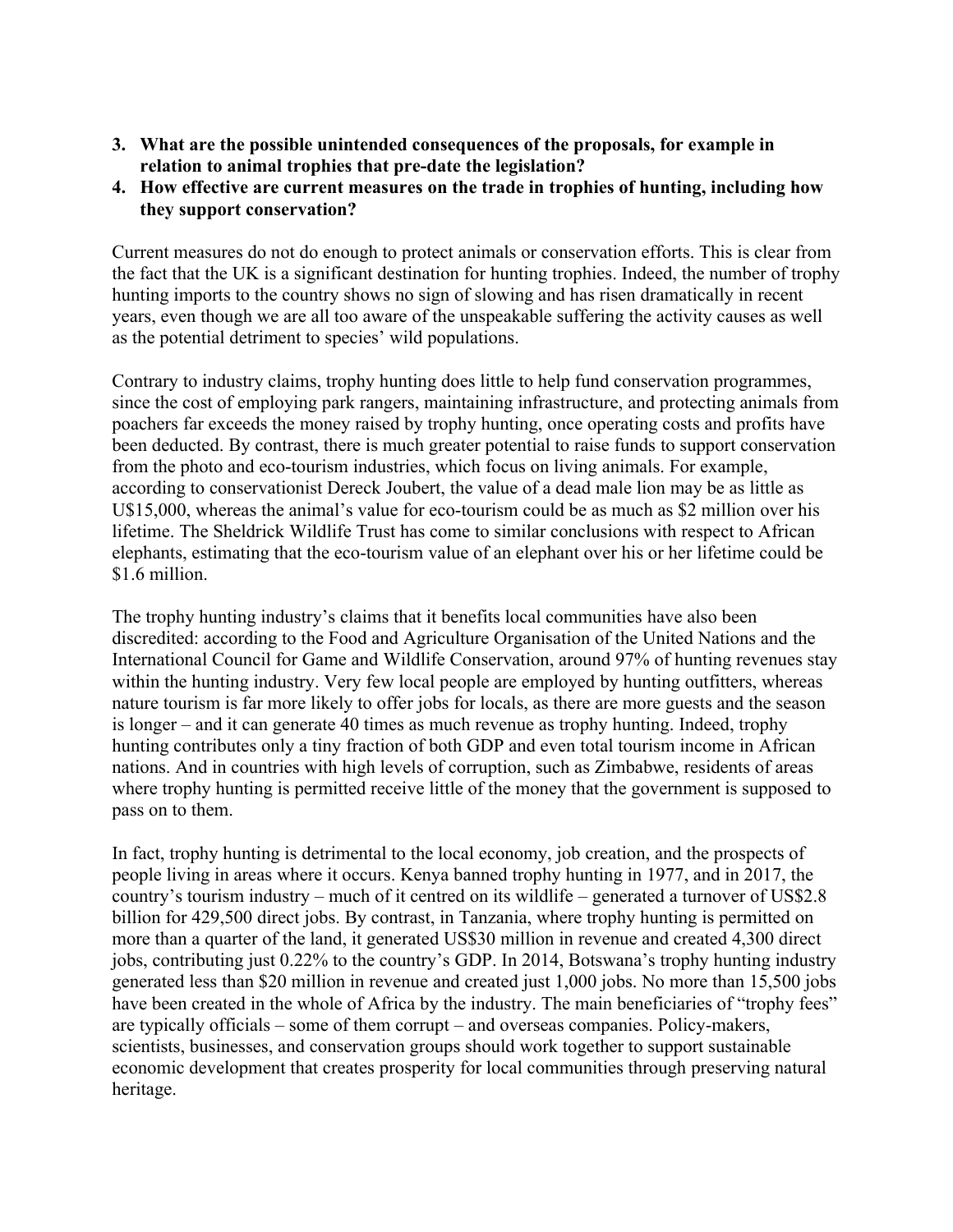The current UK measures must be overhauled to ban the import and export of all hunting trophies.

# **5. What will be the impact of the proposed domestic ban on advertising and offering for sale overseas attractions, activities or experiences that involve the unacceptable treatment of animals?**

Such legislation would have a positive impact on animal welfare abroad, as it would prevent travel providers from giving a financial lifeline to many attractions, activities, and experiences that harm animals. It would also prevent UK tourists from unwittingly buying tickets to cruel, exploitative animal attractions abroad – at least by UK travel providers they should be able to trust – and may discourage them from visiting these attractions altogether. This would reduce the demand for these attractions and, ultimately, the number of animals imprisoned by them, with little or no impact on the UK economy.

We are encouraged to read that elephant riding will be included in the legislation and urge the government also to add facilities that hold orcas and other cetaceans in captivity for the purpose of human entertainment. Cetaceans are inherently unsuited to captivity and suffer greatly as a result.

In their ocean homes, where they belong, these far-ranging animals spend their lives covering vast distances – orcas can swim around 150 miles a day and dolphins up to 60 miles. They do this not only because they can but also because they need to  $-$  to forage and exercise. In captivity, they spend their lives imprisoned in barren concrete tanks that are approximately 10,000 times smaller than their natural home ranges. The catalogue of scientific evidence demonstrating the suffering that cetaceans endure as a result of their confinement is extensive. It includes stereotypic "pattern" swimming, listless floating, high rates of infection, tooth damage, injuries from fighting, and early mortality. Until as recently as 2019, trainers at SeaWorld – the world's most notorious marine park, in Florida, US – used dolphins as living surfboards, standing on their sensitive backs and beaks in shows, causing them physical pain and wounds. This ended only after a veterinary report by PETA and a public outcry shamed SeaWorld into ending the practice. Yet untold numbers of marine parks around the world still force dolphins to perform in tawdry shows, often under the threat of food deprivation and other punishments. The UK has banned the exploitation of wild animals in circuses held within its borders, so why are we still selling tickets to cruel performances abroad?

We now know that cetaceans are intelligent, social, and psychologically complex animals with a long life expectancy. They live in tight-knit family groups and pass language and other learned behaviour on to their offspring – a practice that is now recognised as a form of culture. This complexity makes them especially vulnerable to psychological and physical suffering in captivity. It is therefore unjustifiable to support an industry that catches, breeds, and trades these majestic animals for tourism and exploits them for profit at marine parks.

The UK's last dolphinarium closed in the 1990s, and major travel companies – including Airbnb, British Airways Holidays, Booking.com, and Virgin Holidays – refuse to promote these